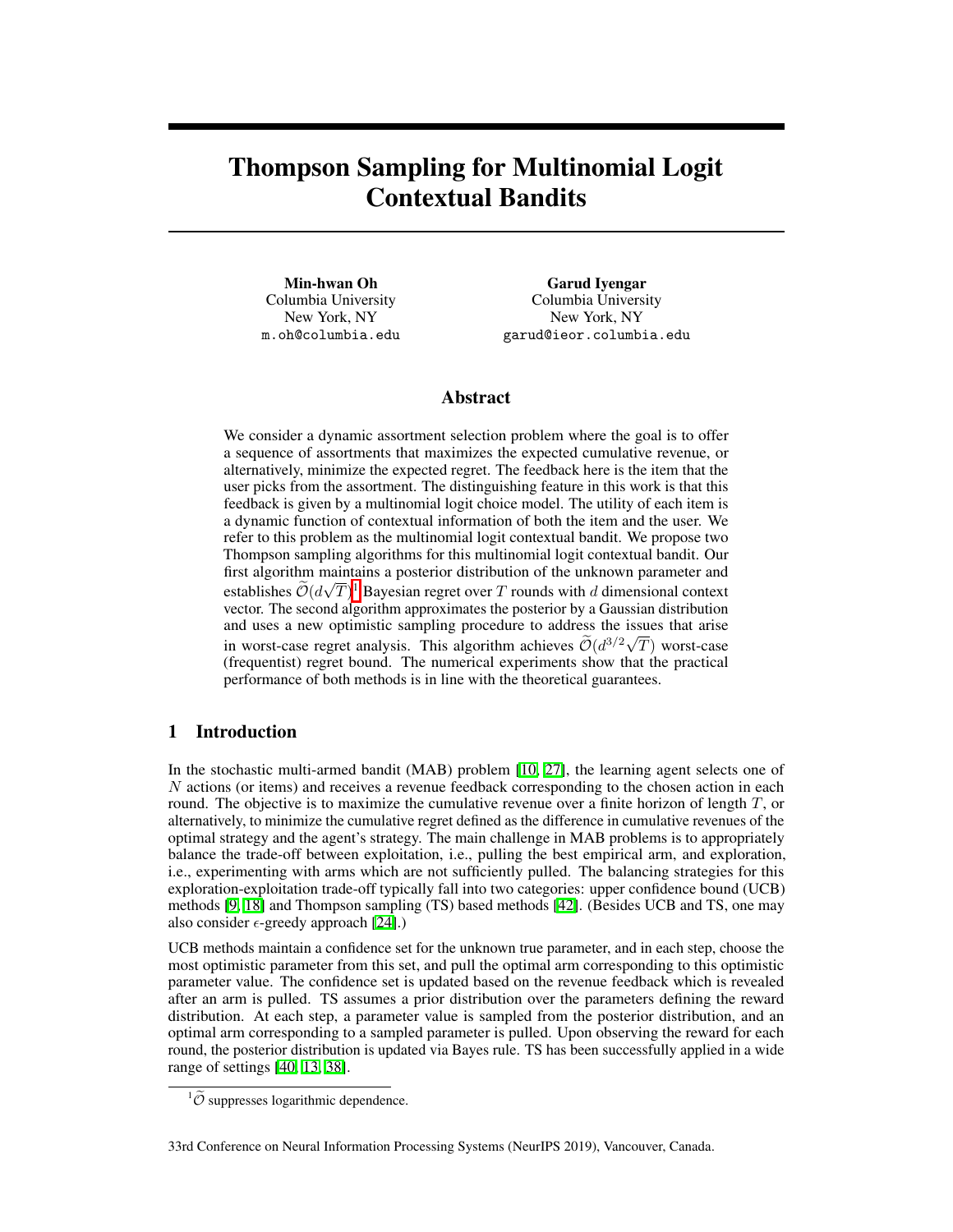While UCB algorithms have simple implementations and good theoretical regret bounds [\[29\]](#page-10-5). TS has been shown to achieve better empirical performance in many simulated and real-world settings without sacrificing simplicity  $\begin{bmatrix} 13 & 23 \end{bmatrix}$ . In order to bridge this gap, many recent studies have been focused on the analysis of worst-case regret and Bayesian regret in TS approaches for both contextual bandits and reinforcement learning settings  $[5, 7, 38, 3]$  $[5, 7, 38, 3]$  $[5, 7, 38, 3]$  $[5, 7, 38, 3]$  $[5, 7, 38, 3]$  $[5, 7, 38, 3]$  $[5, 7, 38, 3]$ . The main technical difficulty in analyzing regret in the TS lies in controlling the deviation introduced by the randomness in the algorithm.

In this paper, we consider a dynamic assortment selection with contextual information, which is a combinatorial variant of the contextual bandit problem. The goal is to offer a sequence of assortments of at most *K* items from a set of *N* possible items that minimize regret. The feedback here is the particular item chosen by the user from the offered assortment. This problem arises in many real-world applications such as online retailing, streaming services, news feed, online advertising, etc. We assume that the item choice is given by a multinomial logit (MNL) choice model  $\boxed{33}$ . This is one of the most widely used models in dynamic assortment optimization literature  $[12, 37, 39, 6, 7, 14]$  $[12, 37, 39, 6, 7, 14]$  $[12, 37, 39, 6, 7, 14]$  $[12, 37, 39, 6, 7, 14]$  $[12, 37, 39, 6, 7, 14]$  $[12, 37, 39, 6, 7, 14]$  $[12, 37, 39, 6, 7, 14]$  $[12, 37, 39, 6, 7, 14]$  $[12, 37, 39, 6, 7, 14]$  $[12, 37, 39, 6, 7, 14]$  $[12, 37, 39, 6, 7, 14]$ . The utility of each item that defines the MNL choice probability is assumed to be a linear function of a *d*-dimensional contextual information, or a set of *d* features. This contextual information can be a combined information of *both* the item and the user, and is allowed to change over time.

The MNL contextual bandit is a multinomial generalization of generalized linear contextual bandits [\[23,](#page-9-4) [30\]](#page-10-9), particularly logistic bandits, that reduces to generalized linear bandits when the assortment contains a single item. However, this extension is non-trivial since the MNL model cannot be expressed in the form of a generalized linear model  $[15]$ ; hence, the results of generalized linear bandits do not directly apply. Also, in contrast to the standard contextual bandit problems, in the MNL contextual bandit, the item choice (feedback) is a function of the entire offered assortment. Thus, regret analysis is more complicated. Furthermore, we allow the context vector to vary arbitrarily in time; thus, offering the same assortment repeatedly several times to learn the parameter values  $\overline{6}$ ,  $\overline{7}$ is no longer an effective strategy.

We propose two Thompson sampling algorithms for this multinomial logit contextual bandit. To our knowledge, these are the first TS algorithms for this problem.

- (a) The first algorithm maintains a posterior distribution of the true parameter and establishes  $\widetilde{\mathcal{O}}(d\sqrt{T})$  Bayesian regret.
- (b) The second algorithm approximates the posterior by a Gaussian distribution and uses a new optimistic sampling procedure to address the issues that arise in worst-case regret analysis. We establish  $\widetilde{\mathcal{O}}(d^{3/2}\sqrt{T})$  worst-case (frequentist) regret bound for this algorithm.

The additional  $\sqrt{d}$  factor in the regret of the second algorithm is due to the deviation from the random sampling in TS which is addressed in the worst-case regret analysis and is consistent with the results in TS methods for linear bandits  $[5, 3]$  $[5, 3]$  $[5, 3]$ . Both regret bounds are free of candidate item set size N, which implies that our TS algorithms can be applied to a large item set. The TS algorithms we propose are efficient to implement as long as the assortment optimization step is solved efficiently, for which our TS algorithms can exploit efficient polynomial-time algorithms [\[36,](#page-10-10) [20\]](#page-9-12), which is a significant advantage over the previously proposed UCB method in [\[15\]](#page-9-11) which computes the confidence bound for *each assortment* (i.e., for each of the total *N* choose *K* assortments). Furthermore, the numerical experiments show that the practical performance of the proposed methods is in line with the theoretical guarantees.

### 2 Related Work

The MNL model [\[34,](#page-10-11) [33,](#page-10-6) [32\]](#page-10-12) is one of the most widely used choice models for assortment selection problems. The problem of computing the optimal assortment (*static* assortment optimization problem), when the MNL parameters, i.e., user preferences, are known a priori, is well-studied  $[41, 21, 22]$  $[41, 21, 22]$  $[41, 21, 22]$  $[41, 21, 22]$  $[41, 21, 22]$ . Our work belongs to the literature on *dynamic* assortment optimization. [\[12\]](#page-9-8) consider the setting where the demand for items in an assortment is independent. [\[37\]](#page-10-7) and [\[39\]](#page-10-8) consider the problem of minimizing regret under the MNL choice model and present an "explore first then exploit later" approach. [\[37\]](#page-10-7) showed  $O(N^2 \log^2 T)$  regret bound, where N is the number of total candidate items. [\[39\]](#page-10-8) later improved the bound to *O*(*N* log *T*). However, these methods require a priori knowledge of "separability" between the true optimal assortment and the other sub-optimal alternatives.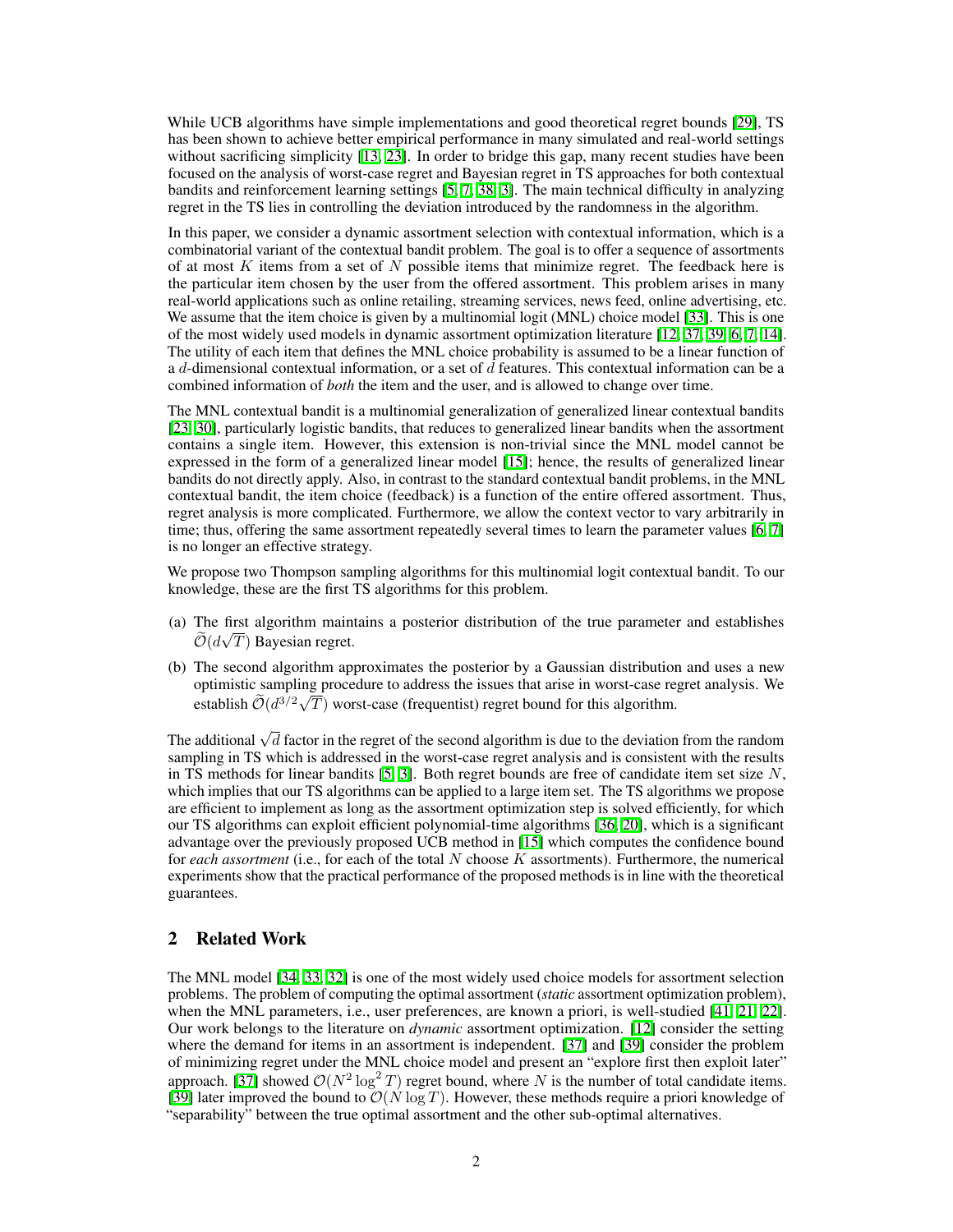More recent work by  $\left[\frac{6}{7}, \frac{7}{16}, \frac{14}{15}\right]$  also incorporated MNL models into dynamic assortment optimization and formulated the problem into an online regret minimization problem without requiring a priori knowledge on separability.  $\boxed{6}$  proposed UCB-style algorithm which shows  $\widetilde{O}(\sqrt{NT})$  regret bound. [\[7\]](#page-9-6) achieve the same order of the regret bound  $\tilde{O}(\sqrt{NT})$  using TS approach with improved empirical performance.  $[\overline{[14]}]$  $[\overline{[14]}]$  $[\overline{[14]}]$  show a matching lower bound of  $\Omega(\sqrt{NT})$ . All of this previous work on MNL bandits assumes each item is associated with a unique parameter, i.e., one cannot learn across items. In our proposed MNL contextual bandits, the utility of item *i* at round *t* is of the form  $x_{ti}^{\dagger}\theta^*$  some fixed but unknown *utility parameter*  $\theta^*$ ; hence, we can learn across items. When the feature dimension  $d \ll \sqrt{N}$ , learning across items allows one to reduce the regret bound from  $\tilde{\mathcal{O}}(\sqrt{NT})$  to  $\tilde{\mathcal{O}}(d\sqrt{T})$ . However, one cannot directly incorporate (time-varying) contextual information into the previous work (see, e.g.  $[6, 7]$  $[6, 7]$  $[6, 7]$ ) since these methods require that the same assortment be offered repeatedly for a random number of rounds until an outside choice (no purchase) is observed. [\[15\]](#page-9-11) proposed a UCB method which establishes  $\tilde{\mathcal{O}}(d\sqrt{T})$  regret bound for the MNL contextual bandit similar to our settings. Apart from the fact that their method is UCB based, there is another fundamental difference between  $\begin{bmatrix} 15 \end{bmatrix}$  and our work.  $\begin{bmatrix} 15 \end{bmatrix}$  enumerates the exponentially many (*N* choose *K*) assortments and builds confidence bounds for each of them. In contrast, our methods only maintain uncertainty for each of the *N* different items.

It is also worth mentioning work in the personalized MNL-bandit problem  $[25, 17, 11]$  $[25, 17, 11]$  $[25, 17, 11]$  $[25, 17, 11]$  $[25, 17, 11]$ . These works consider each item utility separately and learn *N* different parameters; hence there is no generalization across different items, which is different from our setting. Perhaps, the most related one among these personalized MNL bandit methods is  $\boxed{17}$ , which proposed a TS algorithm for their problem. However, they only provide the Bayesian regret which is relatively easier to control compared to the worst-case regret (we discuss this aspect in Section  $\overline{5}$ ), and again their method (as well as other personalized MNL bandit methods) still considers learning *N* separate parameters for each of the items; hence it is not scalable for a large item set (i.e., large *N*).

Linear contextual bandits  $[2, 9, 19, 36]$  $[2, 9, 19, 36]$  $[2, 9, 19, 36]$  $[2, 9, 19, 36]$  $[2, 9, 19, 36]$  $[2, 9, 19, 36]$   $[1, 18, 5]$  $[1, 18, 5]$  $[1, 18, 5]$  $[1, 18, 5]$  $[1, 18, 5]$  $[1, 18, 5]$  have been widely studied.  $[23]$  and  $[30]$  extend the linear contextual bandit to scalar, monotone, generalized linear bandit using a UCB-type approach. In most of these linear bandits or generalized linear bandits, balancing exploitation and exploration can be done simply by taking an action that maximizes the sum of mean reward and the variance.  $[5]$  define TS for linear contextual bandit as a Bayesian algorithm where a Gaussian prior over  $\theta^*$  is updated according to the observed rewards, a random sample is drawn from the posterior, and the corresponding optimal arm is selected at each step. They show  $\widetilde{\mathcal{O}}(d^{3/2}\sqrt{T})$  worst-case regret bound. Following the work of  $\boxed{5}$ ,  $\boxed{3}$  show that the TS does not need to sample from an actual Bayesian posterior distribution and that any distribution satisfying suitable concentration and anti-concentration properties guarantees a small regret and provide an alternative proof of TS achieving the same regret bound  $\widetilde{\mathcal{O}}(d^{3/2}\sqrt{T})$ . However, these results in (generalized) linear contextual bandits (either UCB or TS) do not apply directly to our MNL contextual bandit problem, since the choice probability of an item in an assortment is non-linear and non-monotone in the MNL parameter  $\theta^*$ . It is also worthwhile to mention a line of work in other combinatorial bandit problems  $[35, 43, 26]$  $[35, 43, 26]$  $[35, 43, 26]$  $[35, 43, 26]$  $[35, 43, 26]$  mostly with semi-bandit feedback or cascading feedback. Our work is distinct from these combinatorial bandit problems since in cascading or semi-bandit settings, the mapping from the item context to the user feedback is still independent of other items in an offered set; hence it does not take substitution effect into account. On the other hand, MNL choice feedback is a function of the entire assortment which makes our analysis more challenging.

#### 3 Problem Formulation

#### 3.1 Notations

For a vector  $x \in \mathbb{R}^d$ , we use  $||x||$  to denote its  $\ell_2$ -norm and  $x^\top$  its transpose. The weighted  $\ell_2$ -norm associated with a positive-definite matrix *V* is defined by  $||x||_V := \sqrt{x^T V x}$ . The minimum and maximum singular values of a matrix *V* are written as  $\lambda_{\min}(V)$  and  $||V||$ , respectively. The trace of a matrix *V* is trace(*V*). For two symmetric matrices *V* and *W* of the same dimensions,  $V \succeq W$  means that  $V - W$  is positive semi-definite. We define [n] for a positive integer n to be a set containing positive integers up to *n*, i.e.,  $\{1, 2, ..., n\}$ . Finally, we define *S* to be the set of candidate assortments with size constraint at most  $K$ , i.e.,  $S = \{S \subset [N] : |S| \leq K\}$ .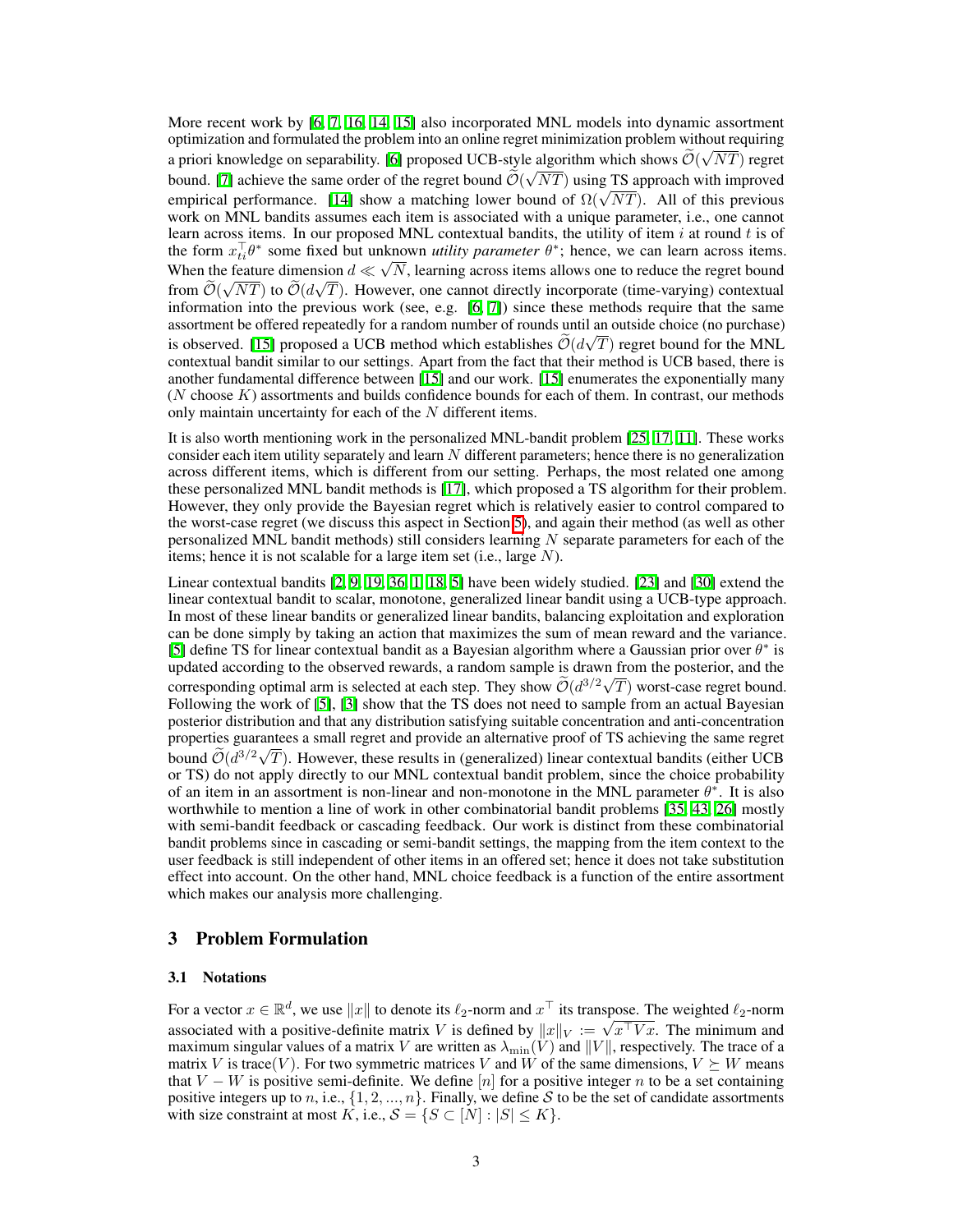#### 3.2 MNL Contextual Bandits

We formulate the problem of the MNL contextual bandit as follows. The decision-making agent can choose an assortment as a subset of the item set containing *N* distinct items, indexed by  $i \in [N]$ . At round *t*, feature vectors  $x_{ti} \in \mathbb{R}^d$  for every item  $i \in [N]$  are revealed to the agent. Each feature vector combines the information of the user and the corresponding item *i*. For example, suppose the user at round *t* is characterized by a feature vector  $v_t$  and the item *i* has a feature vector  $w_{ti}$ (note that we allow feature vectors for an item and a user to change over time), then we can use  $x_{ti} = \text{vec}(v_t w_{ti}^{\perp})$ , the vectorized outer-product of  $v_t$  and  $w_{ti}$ , as the combined feature vector of item *i* a at round *t*. If  $v_t$  is not available, we can use item dependent features only  $x_{ti} = w_{ti}$ . Given this contextual information, at every round *t*, the agent selects an assortment  $S_t \in \mathcal{S}$  and observes the user choice represented as a binary vector  $y_t \in \{0,1\}^{|S_t|}$  where  $y_{ti} = 1$  if the *i*-th item in assortment *S*<sup>*t*</sup> is chosen by the user and  $y_{tj} = 0$  for all non-chosen items  $j \in S_t$ . Note that  $\sum_{i \in S_t} y_{ti} \le 1$  and we allow an "outside option"  $(i = 0)$  which means the user does not choose any items offered in  $S_t$ , i.e.,  $y_{ti} = 0$  for all  $i \in S_t$ . This user choice is given by the MNL choice model. Under this model, the probability that a user chooses item  $i \in S_t$  is given by,

$$
p_{ti}(S_t, \theta^*) = \frac{\exp\{x_{ti}^\top \theta^*\}}{1 + \sum_{j \in S_t} \exp\{x_{tj}^\top \theta^*\}}
$$

where  $\theta^* \in \mathbb{R}^d$  is an unknown time-invariant parameter and 1 in the denominator accounts for the outside option with  $p_{t0}(S_t, \theta^*) = 1/(1 + \sum_{j \in S_t} \exp\{x_{tj}^{\top} \theta^*\})$ . Then, the choice response variable  $y_t = (y_{t0}, y_{t1}, ..., y_{tK})$  is a sample from this multinomial distribution:

 $y_t \sim \text{multinomial}\left(1, p_{t0}(S_t, \theta^*), p_{t1}(S_t, \theta^*), ..., p_{tK}(S_t, \theta^*)\right)$ 

where 1 represents  $y_t$  is a single-trial sample. Also, we define noise  $\epsilon_{ti} := y_{ti} - p_{ti}(S_t, \theta^*)$ . Since  $\epsilon_{ti}$  is bounded in [0, 1],  $\epsilon_{ti}$  is  $\sigma^2$ -sub-Gaussian with  $\sigma^2 = 1/4$ . It is important to note that  $\epsilon_{ti}$  is not independent across  $i \in S_t$  due to the substitution effect in the MNL model.

The revenue parameter for each item *i* is also revealed at round *t*, denoted by  $r_{ti}$ . Note that  $r_{ti}$  is the revenue incurred by item *i* if item *i* is chosen by the user at round *t*. Without loss of generality, we assume  $|r_{ti}| \leq 1$  for all *i* and *t*. Then, the expected revenue corresponding to assortment  $S_t$  is given by

$$
R_t(S_t, \theta^*) = \sum_{i \in S_t} \frac{r_{ti} \exp\{x_{ti}^1 \theta^*\}}{1 + \sum_{j \in S_t} \exp\{x_{tj}^{\top} \theta^*\}}.
$$

Let  $S_t^*$  be the offline optimal assortment at round *t* under full information when  $\theta^*$  is known, i.e., if the true MNL probabilities  $p_{ti}(S, \theta^*)$  are known a priori:

$$
S_t^* = \underset{S \in \mathcal{S}}{\arg \max} R_t(S, \theta^*).
$$

Consider a planning horizon *T*, where assortments can be offered at rounds  $t = 1, ..., T$ . The agent does not know the value of  $\theta^*$  (hence  $p_{ti}(S, \theta^*)$  is not known) and can only make sequential assortment decisions, *S*1*, ..., S<sup>T</sup>* at rounds 1*, ..., T* respectively. Hence, the main challenge is how to construct an algorithm that simultaneously learns the unknown parameter  $\theta^*$  and sequentially makes the decisions on offered assortments based on past choices and observed responses to maximize cumulative expected revenues over the planning horizon. The performance of an algorithm is usually measured by the regret, which is the gap between the expected revenue generated by the assortment chosen by the algorithm and that of the offline optimal assortment. We define the (worst-case) cumulative expected regret as

$$
\mathcal{R}(T,\theta^*) = \sum_{t=1}^T \mathbb{E}\big[R_t(S_t^*,\theta^*) - R_t(S_t,\theta^*) \mid \theta^*\big]
$$

where  $R_t(S_t^*, \theta^*)$  is the expected revenue corresponding to the offline optimal assortment at round *t*, and the expectation is taken over random parameters and possible randomization in a learning algorithm. When it is clear that we condition on a fixed  $\theta^*$ , we denote  $\mathcal{R}(T) := \mathcal{R}(T, \theta^*)$  in the rest of the paper. In Bayesian settings, i.e., when  $\theta^*$  is randomly generated or the learning agent has a prior belief in  $\theta^*$ , the Bayesian cumulative regret [\[38\]](#page-10-4) over *T* horizon is defined as

$$
\mathcal{R}_{\text{Bayes}}(T) = \mathbb{E}_{\theta^*} [\mathcal{R}(T, \theta^*)] = \sum_{t=1}^T \mathbb{E} [R_t(S_t^*, \theta^*) - R_t(S_t, \theta^*)]
$$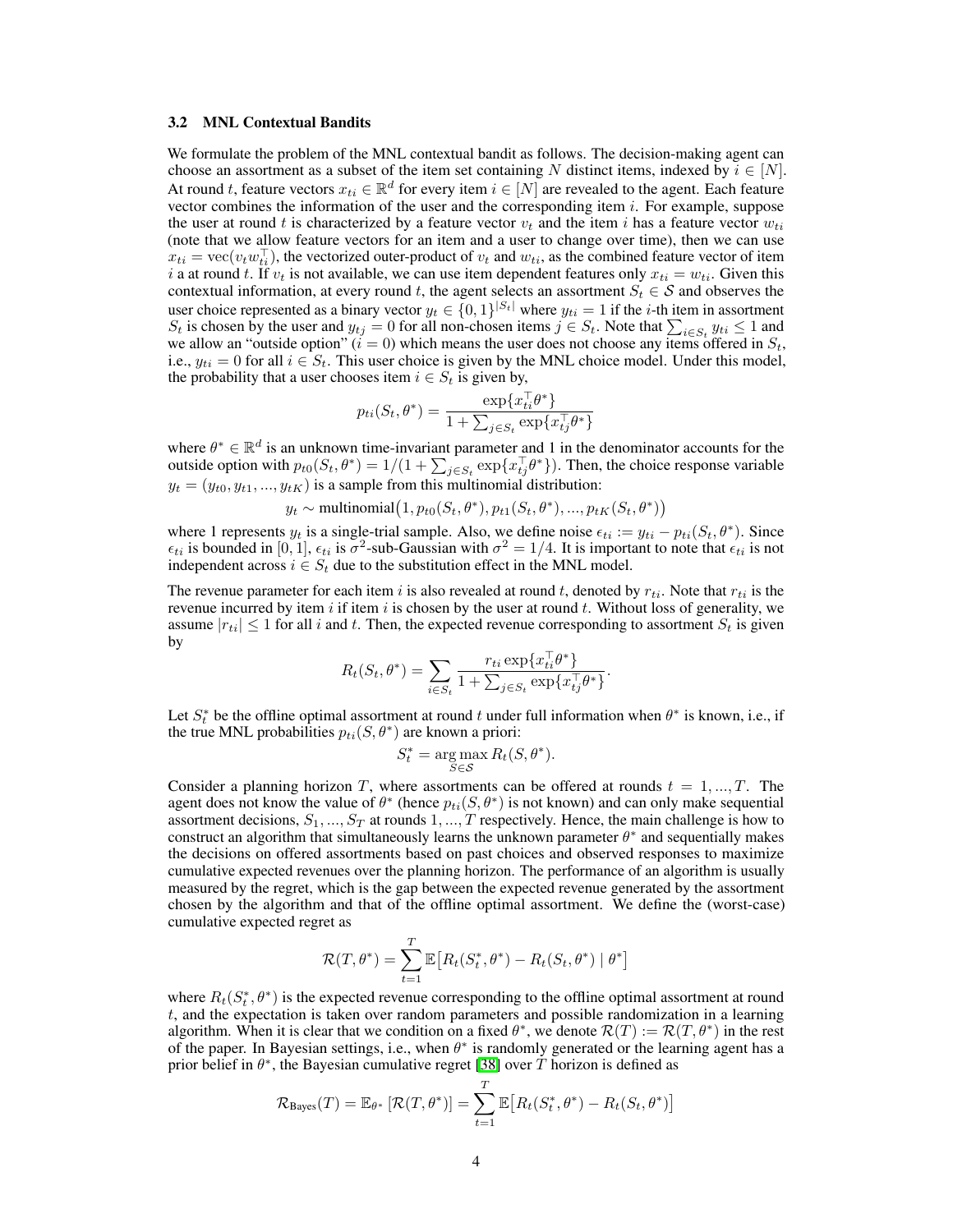where the expectation is taken also over the distribution of  $\theta^*$ . In other words,  $\mathcal{R}_{\text{Bayes}}(T)$  is a weighted average of  $\mathcal{R}(T, \theta^*)$  under the prior on  $\theta^*$ .

#### 3.3 Assumptions

We introduce general assumptions on the structure of the problem.

Assumption 1.  $||x_{ti}|| \le 1$  *for all t and i. Also,*  $||\theta^*|| \le 1$ *.* 

This assumption is used to make the regret bounds scale-free for convenience and is in fact standard in the bandit literature. If  $||x_{ti}|| \leq C$  and  $||\theta^*|| \leq C$  for some constant *C* instead, then our regret bounds would increase by a factor of *C*.

Assumption 2. *There exists*  $\kappa > 0$  *such that for every item*  $i \in S$  *and any*  $S \in S$  *and all round t*  $\inf_{S \in \mathcal{S}, \theta \in \mathbb{R}^d} p_{ti}(S, \theta) p_{t0}(S, \theta) \geq \kappa.$ 

Note that this is equivalent to a standard assumption in generalized linear contextual bandit literature [23], [30\]](#page-10-9) to ensure the Fisher information matrix is invertible and is adapted to suit our MNL setting. We discuss the need for this assumption in detail in Appendix [A.](#page-0-1)

## 4 Algorithm: TS-MNL

In this section, we describe TS-MNL, our first TS algorithm for the MNL contextual bandit problem, and present its Bayesian regret bound. We first provide the definition of the posterior distribution  $Q_t$  on the unknown parameter  $\theta^*$ . At the beginning of the learning phase, the agent knows that  $\theta^*$  is distributed according to  $Q_0$ , the prior distribution. Now, at each round  $t$ , the agent has access to the observations up to round *t*,  $\mathcal{D}_t = \{X_\tau, y_\tau\}_{\tau=1}^{t-1}$  where  $X_\tau = \{x_{\tau i}\}_{i \in S_\tau}$ . Then the agent combines  $Q_0$  and  $\mathcal{D}_t$  to define the posterior distribution  $\tilde{Q}_t(\theta)$ :

<span id="page-4-1"></span>
$$
Q_t(\theta) \propto Q_0(\theta) p(\mathcal{D}_t|\theta), \quad \text{where } p(\mathcal{D}_t|\theta) = \prod_{\tau=1}^{t-1} \prod_{i \in S_\tau} (p_{\tau i}(S_\tau, \theta))^{y_{\tau i}} \tag{1}
$$

and the " $\propto$ " notation hides the partition function  $\int_{\phi} Q_0(\phi) p(\mathcal{D}_t|\phi) d\phi$  in the denominator. In other words, the posterior distribution is proportional to the product of the prior distribution and the likelihood function. Note that there is no conjugate prior for the MNL model. Hence, sampling from  $Q_t$  is intractable. In order to overcome this intractability, one may draw an approximate sampling using Markov chain Monte Carlo **[\[8\]](#page-9-21)**. For ease of exposition, we assume the following in this section and in the Bayesian regret analysis. We will later provide a remedy for this intractability in the modification of our algorithm for the worst-case regret analysis.

**Assumption 3.** We can sample from  $Q_t(\theta)$ .

In each round *t*, TS-MNL algorithm consists of three major steps. First, it randomly samples a parameter  $\theta_t$  from the posterior distribution  $Q_t$ . Second, it computes the assortment choice  $S_t$  under this sampled parameter  $\theta_t$ . Finally,  $S_t$  is offered to the user and feedback  $y_t$  is observed. The pseudocode of TS-MNL is presented in Algorithm  $\sqrt{1}$ .

#### <span id="page-4-0"></span>Algorithm 1 TS-MNL

- 1: Input: prior distribution *Q*<sup>0</sup>
- 2: **for** all  $t = 1$  to  $T$  **do**
- 3: Observe  $x_{ti}$  and  $r_{ti}$  for all  $i \in [N]$
- 4: Sample  $\theta_t$  from the posterior distribution  $Q_t$  in Eq.[\(1\)](#page-4-1)
- 5: Compute  $S_t = \arg \max_{S \in \mathcal{S}} R_t(S, \theta_t)$
- 6: Offer  $S_t$  and observe  $y_t$  (user choice at round *t*)
- 7: end for

**Combinatorial Optimization.** Algorithm  $\overline{\Pi}$  has the combinatorial optimization step in Line 5. There are efficient polynomial-time algorithms available to solve this combinatorial optimization problem [\[37,](#page-10-7) [20\]](#page-9-12) for given utility estimates under the sampled parameter. In particular, we can use the solution of the linear programming  $(LP)$  formulation presented in  $[20]$  for this optimization step.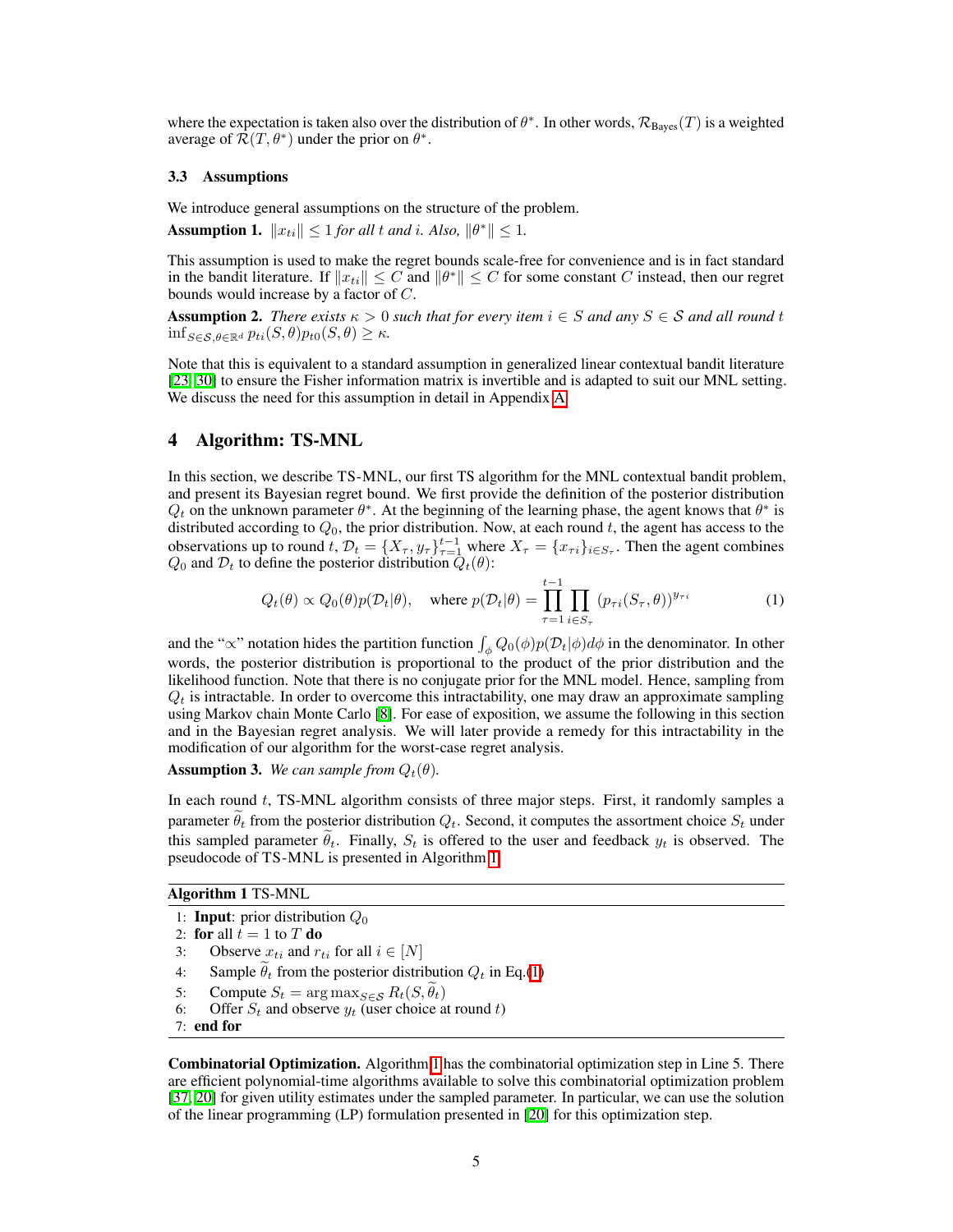#### 4.1 Bayesian Regret of TS-MNL

We state the Bayesian cumulative regret bound for Algorithm  $\prod$  in Theorem  $\prod$ . We also provide an overview of establishing the regret bound.

<span id="page-5-1"></span>Theorem 1. *Suppose we run* TS-MNL *(Algorithm [1\)](#page-4-0) for a total of T rounds with assortment size constraint K. Then the Bayesian regret of the algorithm is upper-bounded by*

$$
\mathcal{R}_{Bayes}(T) \leq \mathcal{O}(1) + \left[\frac{1}{\kappa} \sqrt{2d \log\left(1 + \frac{TK}{d^2}\right) + 2\log T} + \frac{\sqrt{d}}{\kappa}\right] \cdot \sqrt{2dT \log\left(1 + \frac{TK}{d^2}\right)}
$$

$$
= \mathcal{O}\left(d\sqrt{T}\log\left(1 + \frac{TK}{d^2}\right)\right).
$$

Theorem **1** establishes  $\widetilde{\mathcal{O}}(d\sqrt{T})$  Bayesian regret. **[\[15\]](#page-9-11)** established the lower bound  $\Omega(d\sqrt{T}/K)$ for MNL contextual bandits under almost identical settings. When *K* is small and fixed (which is typically true in many applications), Theorem  $\prod$  demonstrates that TS-MNL is almost optimal. Furthermore, the regret bound is completely free of  $N$ ; hence TS-MNL is applicable to the case of  $\underline{a}$ large number of items (large *N*). Also, if  $K \leq d^2$ , the regret bound becomes free of *K*. In Section [6,](#page-6-0) we introduce modifications to TS-MNL for the worst-case regret analysis which include the explicit use of regularized MLE for parameter estimation and sampling from the Gaussian distribution instead of maintaining the actual posterior to overcome the intractability. The concentration results derived for the Bayesian regret analysis in this section serve as a building block for the worst-case regret analysis for the modified algorithm.

The proof outline of Theorem  $\boxed{1}$  is motivated by  $\boxed{38}$ ,  $\boxed{43}$ . Given  $\mathcal{F}_t$  which contains all available information up to round *t*,  $\theta_t$  and  $\theta^*$  are i.i.d. with the posterior distribution  $Q_t$  in the Bayesian perspective. Also, the optimization step is a fixed combinatorial optimization and  ${x_{ti}}_{i\in[N]}$  are fixed given  $\mathcal{F}_t$ . Hence, conditioning on  $\mathcal{F}_t$ ,  $S_t$  and  $S_t^*$  are also i.i.d. Therefore, the expected regret pertaining to the random sampling is 0.; Then, we control the estimation error of  $\theta^*$  for which we utilize the finite-sample concentration results for MNL parameter. The proofs are left to Appendix  $\overline{B}$ .

## <span id="page-5-0"></span>5 Worst-Case Regret

Algorithm  $\prod$  is still valid under a frequentist setting, i.e., when the true parameter is not a random variable but a fixed parameter. However, when analyzing the worst-case regret (also known as frequentist regret) for the algorithm, the main technical difficulty lies in controlling the deviation in performance due to the random sampling of the algorithm. Note that in Bayesian regret analysis, controlling this sampling deviation is not addressed because of the assumption that  $\theta_t$  and  $\theta^*$  are i.i.d. conditioning on  $\mathcal{F}_t$ . However, this does not hold anymore when  $\theta^*$  is fixed; hence the worst-case regret analysis needs to ensure that the deviation due to sampling is small enough. To see this, we decompose the worst-case immediate regret into a few components.

<span id="page-5-2"></span>
$$
\mathcal{R}(t) = \mathbb{E}[R_t(S_t^*, \theta^*) - R_t(S_t, \theta^*)]
$$
  
\n
$$
= \mathbb{E}[R_t(S_t^*, \theta^*) - R_t(S_t^*, \tilde{\theta}_t)] + \mathbb{E}[R_t(S_t^*, \tilde{\theta}_t) - R_t(S_t, \tilde{\theta}_t)] + \mathbb{E}[R_t(S_t, \tilde{\theta}_t) - R_t(S_t, \theta^*)]
$$
  
\n
$$
\leq \mathbb{E}[R_t(S_t^*, \theta^*) - R_t(S_t^*, \tilde{\theta}_t)] + \mathbb{E}[R_t(S_t, \tilde{\theta}_t) - R_t(S_t, \theta^*)]
$$
\n(2)

The inequality comes from the fact that our assortment choice at round *t*,  $S_t$ , is optimal under  $\theta_t$ ; hence  $R_t(S_t^*, \theta_t) \le R_t(S_t, \theta_t)$ . The second term  $\mathbb{E}[R_t(S_t, \theta_t) - R_t(S_t, \theta^*)]$  in Eq. [\(2\)](#page-5-2) is relatively easier to control. We can show that the term can be bounded by combining the upper-bound for the estimation error  $|x^{\top}(\hat{\theta}_t - \theta^*)|$  and the concentration of the sampling probability of  $\widetilde{\theta}_t$ . However, controlling the first term  $\mathbb{E}[R_t(S_t^*, \theta^*) - R_t(S_t^*, \theta_t)]$  in Eq.[\(2\)](#page-5-2) is more challenging in frequentist analysis. First, note that  $\mathbb{E}[R_t(S_t^*, \theta^*) - R_t(S_t^*, \theta_t)] = 0$  in the Bayesian regret by the assumption that  $\theta^*$  and  $\hat{\theta}_t$  are i.i.d. conditioning on  $\mathcal{F}_t$  as mentioned earlier. However, this is no longer true in the worst-case regret analysis. In the worst-case regret analysis of TS, this term is controlled by showing that a sampled parameter is optimistic frequently enough. In other words, we need to lower-bound the probability of the sampled parameter being optimistic, i.e.,  $\mathbb{P}(R_t(S_t^*, \tilde{\theta}_t) \ge R_t(S_t^*, \theta^*) | \mathcal{F}_t) \ge p$ for some parameter free  $p > 0$ .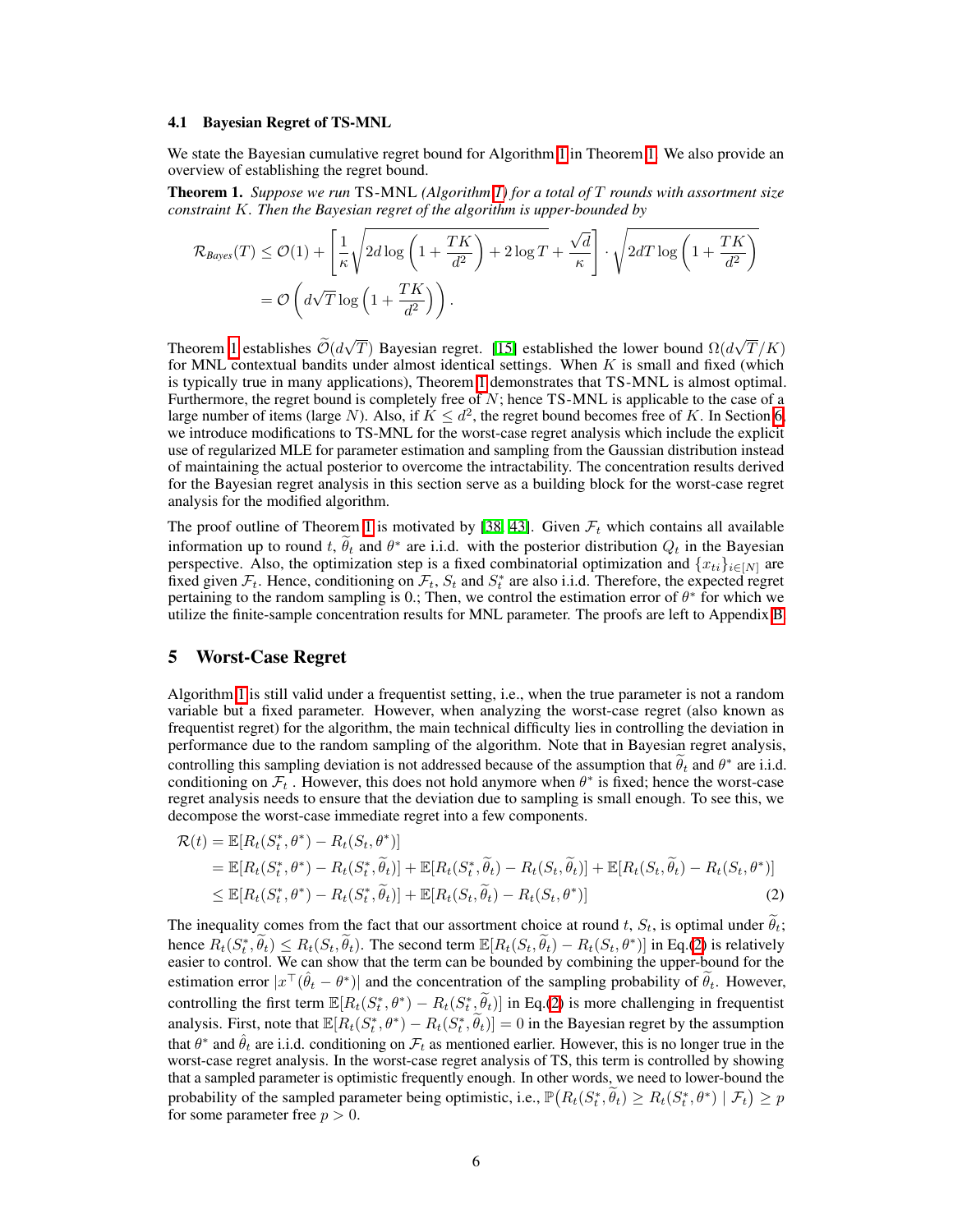To describe the challenge in our MNL contextual bandit problem, we present the following lemma which shows that the expected revenue for the optimal assortment is monotonically increasing with an increase in the utility estimates.

<span id="page-6-1"></span>**Lemma 1** ( $\overline{[6]}$  $\overline{[6]}$  $\overline{[6]}$ , Lemma 4.2). *Suppose*  $S_t^*$  *is the optimal assortment under the true parameter*  $\theta^*$  *at* round t, i.e.,  $S_t^* = \argmax_{S \in \mathcal{S}} R_t(S, \theta^*)$ . Also suppose that  $x_{ti}^{\perp} \theta^* \leq x_{ti}^{\perp} \theta'$  for all  $i \in S_t^*$ . Then  $R_t(S_t^*, \theta^*) \leq R_t(S_t^*, \theta').$ 

Note that Lemma $\prod$  shows the monotonicity of expected revenue only for the optimal assortment and it does not claim that the expected revenue is generally a monotone function for all assortments. This lemma implies that we can lower-bound the probability of having an optimistic expected revenue under the sampled parameter.

$$
\mathbb{P}\left(R_t(S_t^*,\widetilde{\theta}_t) \geq R_t(S_t^*,\theta^*) \mid \mathcal{F}_t\right) \geq \mathbb{P}\left(x_{ti}^\top \widetilde{\theta}_t \geq x_{ti}^\top \theta^*, \forall i \in S_t^* \mid \mathcal{F}_t\right)
$$

However, this makes the probability of being optimistic exponentially small in the size of the assortment  $S_t^*$ , i.e., exponentially small in  $\mathcal{O}(K)$ , which in turn results in exponential dependence on  $\mathcal{O}(K)$  in the worst-case regret bound. In order to overcome such an issue, we adopt a few modifications in the algorithm which we discuss in the following section.

# <span id="page-6-0"></span>6 TS-MNL with Optimistic Sampling

Sampling from Gaussian Distribution. We modify our TS algorithm to a generic randomized algorithm constructed on the regularized MLE rather than sampling from an actual Bayesian posterior. [\[3\]](#page-9-7) show that TS does not need to sample from an actual posterior distribution and that any distribution satisfying suitable concentration and anti-concentration properties guarantees a small regret. Specifically, instead of sampling from the posterior  $Q_t$ , we sample  $\theta_t$  from Gaussian distribution  $\mathcal{N}(\hat{\theta}_t, \alpha_t^2 V_t^{-1})$  where  $\hat{\theta}_t$  is the regularized MLE, the minimizer of Eq.[\(3\)](#page-7-0), and  $\alpha_t$  is the confidence radius. This way, we ensure tractability of the sampling distribution. Furthermore, this Gaussian approximation allows us to adopt optimistic sampling (which we discuss below) in an efficient manner.

Optimistic Sampling. The optimistic sampling we present here is a key ingredient in avoiding the theoretical challenges present in the worst-case regret analysis. For optimistic sampling, instead of drawing a single sample  $\widetilde{\theta}_t$ , we draw *M* independent samples  $\{\widetilde{\theta}_t^{(j)}\}_{j=1}^M$  from  $\mathcal{N}(\hat{\theta}_t, \alpha_t^2 V_t^{-1})$  (the exact value of *M* is specified in Theorem [2\)](#page-7-1). Then we compute the optimistic utility estimate  $\tilde{u}_{ti}$  for each  $i \in [N]$ :

$$
\widetilde{u}_{ti} = \max_j x_{ti}^\top \widetilde{\theta}_{t}^{(j)}.
$$

We define  $\widetilde{R}_t(S)$  to be the expected revenue of assortment *S* based on  $\widetilde{u}_{ti}$ :

$$
\widetilde{R}_t(S) = \frac{\sum_{i \in S} r_{ti} \exp \{\widetilde{u}_{ti}\}}{1 + \sum_{j \in S} \exp \{\widetilde{u}_{tj}\}}
$$

Note that this optimistic sampling scheme is different from that proposed in  $\boxed{7}$ . The setting in  $\boxed{7}$ is non-contextual, and they use a 1-dimensional Gaussian random variable to correlate the samples of the utility of the *K* items in order to ensure the probability that all samples are simultaneously optimistic is a constant. This correlated sampling reduces the overall variance severely, hence they propose taking *K* samples instead of a single sample to increase the variance. In contrast, we take multiple samples of the multivariate Gaussian distribution to directly ensure that the probability of an optimistic sample is sufficiently large.

The pseudocode of the modified algorithm is presented in Algorithm  $\overline{2}$ . As before, we can utilize the LP solution [\[20\]](#page-9-12) for the optimization step in Line 6. The modified algorithm now explicitly maintains the matrix  $V_t$  and computes the regularized MLE  $\hat{\theta}_t$ . Note that  $\alpha_T$  can be replaced by  $\alpha_t = \mathcal{O}\left(\sqrt{d\log\left(1 + \frac{tK}{d\lambda}\right) + 4\log t}\right)$  at round *t*, if the planning horizon *T* is not known and the analysis holds for either case.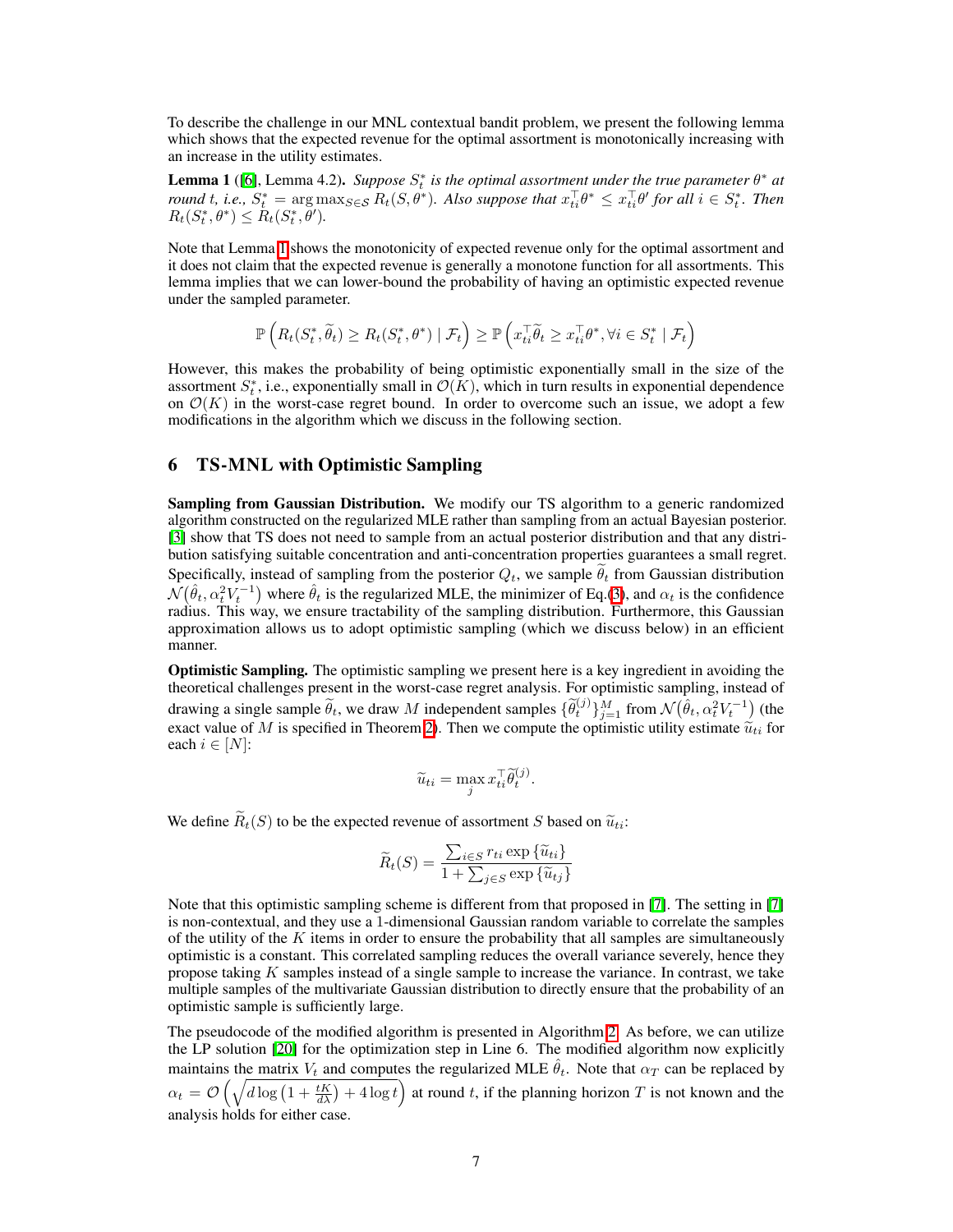#### <span id="page-7-2"></span>Algorithm 2 TS-MNL with Optimistic Sampling

- 1: **Input**: sample size *M*, confidence radius  $\alpha_T$ , penalty parameter  $\lambda$
- 2: **for** all  $t = 1$  to  $T$  **do**
- 3: Observe  $x_{ti}$  and  $r_{ti}$  for all  $i \in [N]$
- 4: Sample  $\{\widetilde{\theta}_t^{(j)}\}_{j=1}^M$  independently from  $\mathcal{N}(\hat{\theta}_t, \alpha_T^2 V_t^{-1})$
- 5: Compute  $\widetilde{u}_{ti} = \max_j x_{ti}^\top \widetilde{\theta}_{t}^{(j)}$  for all  $i \in [N]$
- 
- 6: Compute  $S_t$  = arg max $_{S \in \mathcal{S}} R_t(S)$ <br>7: Offer  $S_t$  and observe  $y_t$  (user choice at round *t*)
- 8: Update  $V_{t+1} \leftarrow V_t + \sum_{i \in S_t} x_{ti} x_{ti}^\top$
- 9: Compute the regularized MLE  $\hat{\theta}_t$  by minimizing

<span id="page-7-0"></span>
$$
-\sum_{\tau=1}^t \sum_{i \in S_{\tau}} y_{\tau i} \log p_{\tau i}(S_{\tau}, \theta) + \frac{\lambda}{2} ||\theta||^2.
$$
 (3)

10: end for

#### 6.1 Worst-Case Regret of TS-MNL with Optimistic Sampling

<span id="page-7-1"></span>Theorem 2. *Suppose we run* TS-MNL *with "optimistic sampling" (Algorithm [2\)](#page-7-2) for a total of T rounds with optimistic sample size*  $M = \lceil 1 - \frac{\log K}{\log(1 - 1/(4\sqrt{e\pi}))}\rceil$ , the penalty parameter  $\lambda \ge 1$  and *assortment size constraint K. Then the worst-case regret of the algorithm is upper-bounded by*

$$
\mathcal{R}(T) \le \mathcal{O}(1) + 16\sqrt{e\pi} \beta_T \left( \sqrt{2dT \log\left(1 + \frac{TK}{d\lambda}\right)} + \sqrt{\frac{8T}{\lambda} \log 2T} \right) + (\alpha_T + \beta_T) \sqrt{2dT \log\left(1 + \frac{TK}{d\lambda}\right)}
$$

where  $\alpha_T = \frac{1}{2\kappa}$  $\sqrt{d \log \left(1 + \frac{TK}{d\lambda}\right) + 4 \log T} + \frac{\sqrt{\lambda}}{\kappa}$  and  $\beta_T = \alpha_T \sqrt{2d \log(MT)}$ .

Theorem [2](#page-7-1) establishes  $\tilde{\mathcal{O}}(d^{3/2}\sqrt{T})$  worst-case regret, which matches the regret bounds of TS methods for linear contextual bandits  $[5, 3]$  $[5, 3]$  $[5, 3]$  up to logarithmic factor. The regret bound shows no dependence on *N*, and has an additional  $\mathcal{O}(\sqrt{\log \log K})$  dependence due to optimistic sampling which is very small for any reasonable assortment size *K*. Compared to Theorem  $\boxed{l}$ , the additional factor  $\sqrt{d}$  comes from the deviation of the random sampling which is addressed in the worst-case regret analysis.

The proof of Theorem  $\sqrt{2}$  utilizes the anti-concentration property of the maximum of Gaussian random variables for ensuring frequent optimism. In particular, we show in the following lemma that the proposed optimistic sampling can ensure a constant probability of optimism.

**Lemma 2.** *Suppose*  $\|\hat{\theta}_t - \theta^*\|_{V_t} \leq \frac{1}{2\kappa}$  $\sqrt{d \log \left(1 + \frac{tK}{d\lambda}\right) + 4 \log t} + \frac{\sqrt{\lambda}}{\kappa}$  and we take optimistic *samples of size*  $M = \lceil 1 - \frac{\log K}{\log(1 - 1/(4\sqrt{e\pi}))}\rceil$ *. Then we have* 

$$
\mathbb{P}\left(\widetilde{R}_t(S_t) > R_t(S_t^*, \theta^*) \mid \mathcal{F}_t\right) \geq \frac{1}{4\sqrt{e\pi}}.
$$

The inverse of the lower-bounding probability  $4\sqrt{e\pi}$  can be interpreted as the expected time between any two optimistic assortment selections. In other words, our modified algorithm is optimistic at least with a constant frequency. Then, using this frequent optimism, we can ensure that the cumulative regret due to the random sampling can be bounded. Along with this result, we show the concentrations of both regularized MLE and TS samples to establish the regret bound in Theorem [2.](#page-7-1) The proofs are left to Appendix [D.](#page-0-3)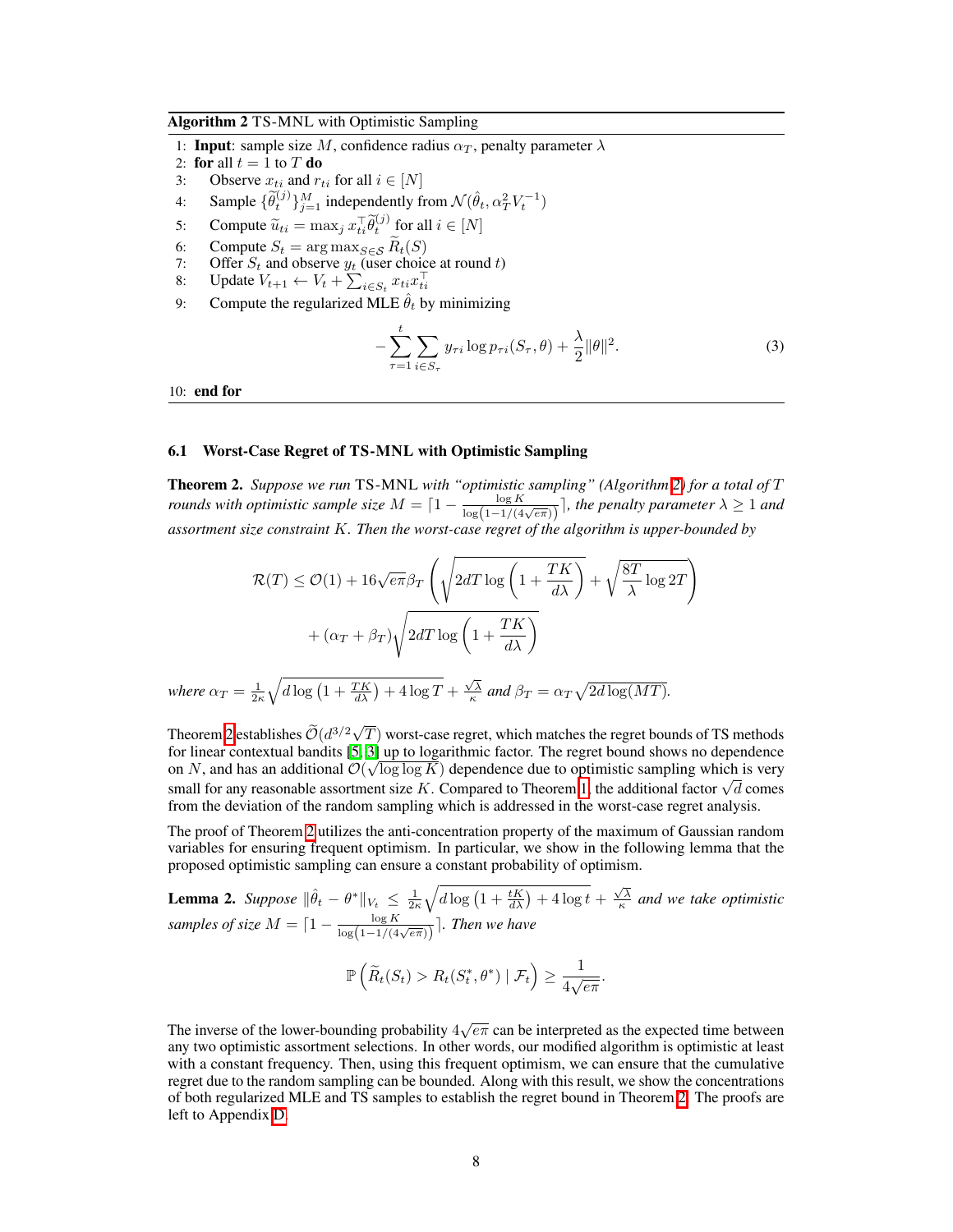## 7 Numerical Study

In this section, we perform numerical evaluations to analyze two variants of our proposed algorithm: TS-MNL with optimistic sampling (Algorithm [2\)](#page-7-2) and TS-MNL with the Gaussian approximation for the posterior distribution. We perform both synthetic experiments as well as simulated experiments using a real-world dataset: *MovieLens* dataset<sup>2</sup> We simulated instances of the MNL contextual bandit problem with varying parameter values.

<span id="page-8-1"></span>

Figure 1: Regret growth with *T* for a UCB method and TS-MNL variants on MNL contextual bandits.

We report the worst-case cumulative expected regret for each of the experiments. For the synthetic experiments, we randomly draw  $\theta^*$  for each instance and hence we can directly compute the expected regret using  $\theta^*$ . For the experiments using MovieLens dataset, we use offline regression using the entire dataset to estimate the unknown parameter  $\theta^*$  and compare with the estimates from online experiments. The details of the experimental setup and additional experimental results are presented in Appendix [G.](#page-0-3)

Figure  $\Gamma$  shows the performances averaged over 40 independent instances for each experiment. For comparison, we evaluate the performances of our TS-MNL algorithms along with the performances of the UCB method proposed in [\[15\]](#page-9-11). The performances of the proposed two variants of TS-MNL are observed to be superior to that of the UCB method on the synthetic data in our experiments, which is consistent with the other empirical evidence of TS methods in the literature. The experiments with MovieLens dataset (and the additional experiments shown in Appendix  $\overline{G}$ ) suggest that our methods can be used and effective for problem instances with a large number of items, i.e., large *N*. Furthermore, TS-MNL with optimistic sampling consistently performs better than TS-MNL with Gaussian approximation only. The results of these experiments support our theoretical analysis: TS-MNL with optimistic sampling takes advantage of the MNL structure and can guarantee a worst-case statistical efficiency.

## 8 Discussions

In this paper, we study the dynamic assortment selection problem under an MNL model with contextual information. We propose two TS algorithms for the MNL contextual bandits which learn the parameters of the underlying choice model while simultaneously maximizing the cumulative revenue. We provide their theoretical performance bounds and show attractive numerical performances in our experiments. We also discuss the challenges which arise in worst-case regret analysis for this combinatorial action selection problem under the MNL model. We believe that these challenges are potentially present in many other problems involving combinatorial action selections with context/feature information beyond the MNL model. To our knowledge, the worst-case regret analysis in this work is the first frequentist regret guarantee for contextual bandits with combinatorial action selection of any kind. We believe that our proposed optimistic sampling framework can be useful for other combinatorial contextual bandit problems.

<span id="page-8-0"></span><sup>2</sup> https://grouplens.org/datasets/movielens/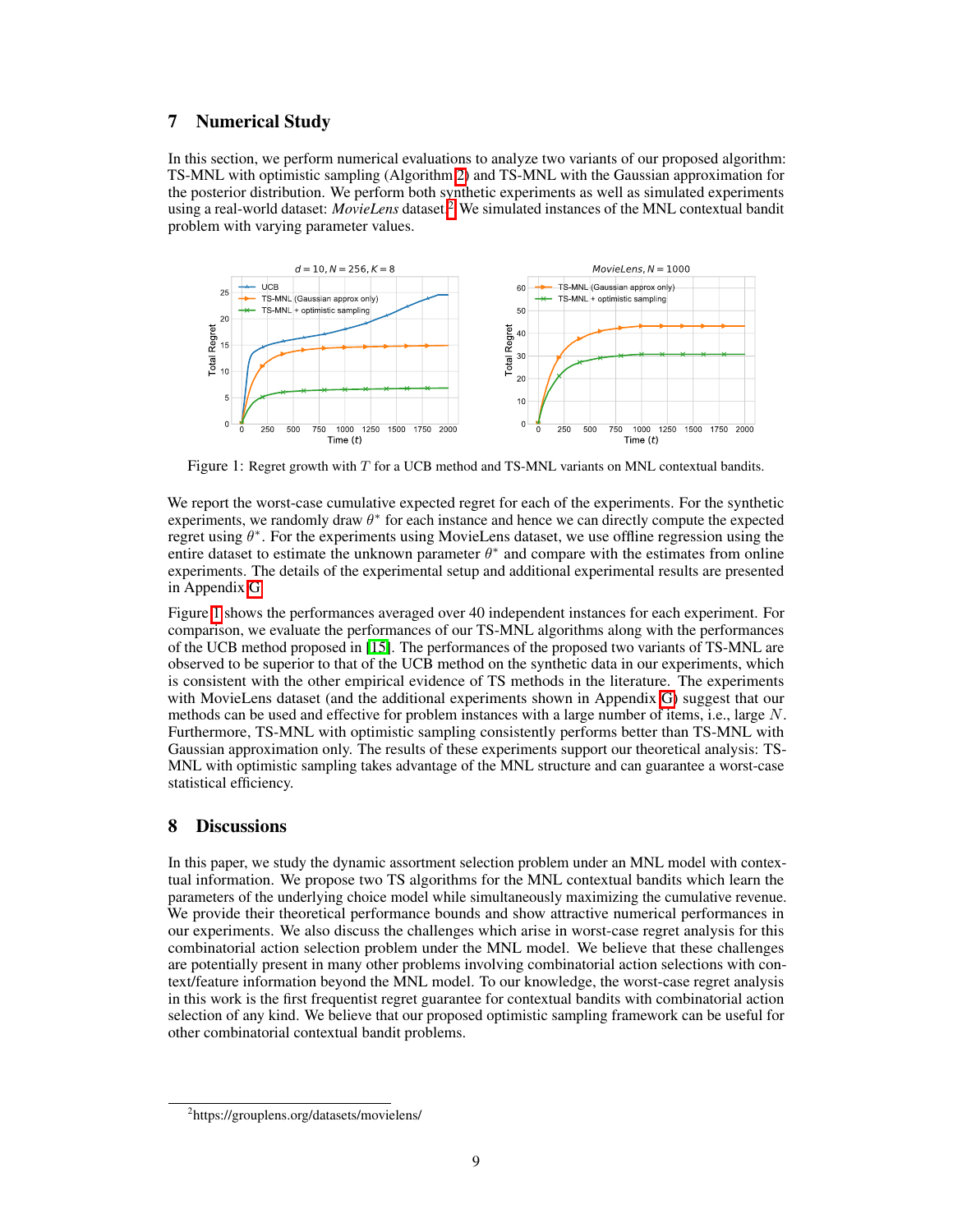## References

- <span id="page-9-20"></span>[1] Yasin Abbasi-Yadkori, Dávid Pál, and Csaba Szepesvári. Improved algorithms for linear stochastic bandits. In *Advances in Neural Information Processing Systems*, pages 2312–2320, 2011.
- <span id="page-9-18"></span>[2] Naoki Abe and Philip M Long. Associative reinforcement learning using linear probabilistic concepts. In *International Conference on Machine Learning*, pages 3–11, 1999.
- <span id="page-9-7"></span>[3] Marc Abeille, Alessandro Lazaric, et al. Linear thompson sampling revisited. *Electronic Journal of Statistics*, 11(2):5165–5197, 2017.
- [4] Milton Abramowitz and Irene A Stegun. *Handbook of mathematical functions: with formulas, graphs, and mathematical tables*, volume 55. Courier Corporation, 1965.
- <span id="page-9-5"></span>[5] Shipra Agrawal and Navin Goyal. Thompson sampling for contextual bandits with linear payoffs. In *International Conference on Machine Learning*, pages 127–135, 2013.
- <span id="page-9-9"></span>[6] Shipra Agrawal, Vashist Avadhanula, Vineet Goyal, and Assaf Zeevi. Mnl-bandit: a dynamic learning approach to assortment selection. *arXiv preprint arXiv:1706.03880*, 2017.
- <span id="page-9-6"></span>[7] Shipra Agrawal, Vashist Avadhanula, Vineet Goyal, and Assaf Zeevi. Thompson sampling for the mnl-bandit. In *Conference on Learning Theory*, pages 76–78, 2017.
- <span id="page-9-21"></span>[8] Christophe Andrieu, Nando De Freitas, Arnaud Doucet, and Michael I Jordan. An introduction to mcmc for machine learning. *Machine learning*, 50(1-2):5–43, 2003.
- <span id="page-9-1"></span>[9] Peter Auer. Using confidence bounds for exploitation-exploration trade-offs. *Journal of Machine Learning Research*, 3(Nov):397–422, 2002.
- <span id="page-9-0"></span>[10] Peter Auer, Nicolo Cesa-Bianchi, and Paul Fischer. Finite-time analysis of the multiarmed bandit problem. *Machine learning*, 47(2-3):235–256, 2002.
- <span id="page-9-17"></span>[11] Fernando Bernstein, Sajad Modaresi, and Denis Sauré. A dynamic clustering approach to data-driven assortment personalization. *Management Science*, 2018.
- <span id="page-9-8"></span>[12] Felipe Caro and Jérémie Gallien. Dynamic assortment with demand learning for seasonal consumer goods. *Management Science*, 53(2):276–292, 2007.
- <span id="page-9-3"></span>[13] Olivier Chapelle and Lihong Li. An empirical evaluation of thompson sampling. In *Advances in neural information processing systems*, pages 2249–2257, 2011.
- <span id="page-9-10"></span>[14] Xi Chen and Yining Wang. A note on tight lower bound for mnl-bandit assortment selection models. *arXiv preprint arXiv:1709.06109*, 2017.
- <span id="page-9-11"></span>[15] Xi Chen, Yining Wang, and Yuan Zhou. Dynamic assortment optimization with changing contextual information. *arXiv preprint arXiv:1810.13069*, 2018.
- <span id="page-9-15"></span>[16] Wang Chi Cheung and David Simchi-Levi. Assortment optimization under unknown multinomial logit choice models. *arXiv preprint arXiv:1704.00108*, 2017.
- <span id="page-9-16"></span>[17] Wang Chi Cheung and David Simchi-Levi. Thompson sampling for online personalized assortment optimization problems with multinomial logit choice models. *Available at SSRN 3075658*, 2017.
- <span id="page-9-2"></span>[18] Wei Chu, Lihong Li, Lev Reyzin, and Robert Schapire. Contextual bandits with linear payoff functions. In *Proceedings of the Fourteenth International Conference on Artificial Intelligence and Statistics*, pages 208–214, 2011.
- <span id="page-9-19"></span>[19] Varsha Dani, Thomas P Hayes, and Sham M Kakade. Stochastic linear optimization under bandit feedback. In *Proceedings of the 21st Annual Conference on Learning Theory*, page 355–366, 2008.
- <span id="page-9-12"></span>[20] James Davis, Guillermo Gallego, and Huseyin Topaloglu. Assortment planning under the multinomial logit model with totally unimodular constraint structures. 2013.
- <span id="page-9-13"></span>[21] James M Davis, Guillermo Gallego, and Huseyin Topaloglu. Assortment optimization under variants of the nested logit model. *Operations Research*, 62(2):250–273, 2014.
- <span id="page-9-14"></span>[22] Antoine Désir, Vineet Goyal, and Jiawei Zhang. Near-optimal algorithms for capacity constrained assortment optimization. *Available at SSRN 2543309*, 2014.
- <span id="page-9-4"></span>[23] Sarah Filippi, Olivier Cappe, Aurélien Garivier, and Csaba Szepesvári. Parametric bandits: The generalized linear case. In *Advances in Neural Information Processing Systems*, pages 586–594, 2010.